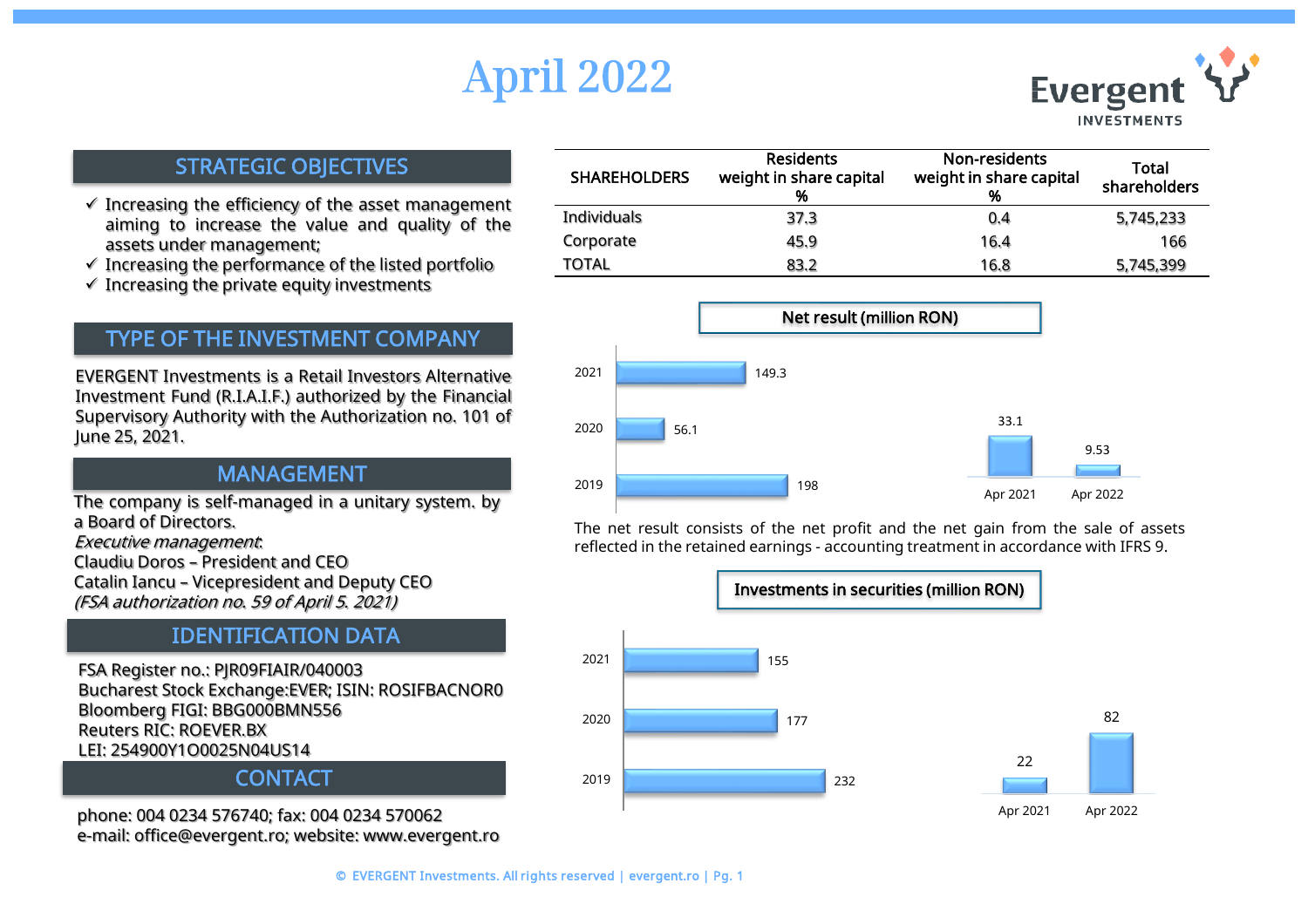## Assets under management

### VALUES / STRUCTURE

| Number of shares     |        | 981.213.051   |                                  |  |
|----------------------|--------|---------------|----------------------------------|--|
|                      |        | <b>RON</b>    | EUR*                             |  |
| Fair value           |        | 0.1           | 0.02                             |  |
| <b>Share Capital</b> |        | 98,121,305    | 19,830,498                       |  |
| Market cap           |        | 1,197,079,922 | 241,932,078                      |  |
| <b>Total Assets</b>  |        | 2,505,646,480 | 506,395,813                      |  |
| Net Assets Value     |        | 2,283,132,263 | 461,425,276                      |  |
|                      |        |               | *EUR/RON = $4.9480$ (www.bnr.ro) |  |
| RON/share            | Feb    | Mar           | Apr                              |  |
|                      | 2022   | 2022          | 2022                             |  |
| NAV/share**          | 2.4461 | 2.4650        | 2.4000                           |  |
| <b>Price EVER</b>    | 1.1850 | 1.2200        | 1.2200                           |  |
| Discount %           | 52     | 51            | 49                               |  |

\*\* The number of shares used in the calculation of the NAV/share [951,309,659] has resulted by decreasing from the total number of shares the shares acquired under the ongoing buyback program / public share buyback offer (according to the applicable regulations).

| <b>ASSETS STRUCTURE</b>               | % of total<br>assets |
|---------------------------------------|----------------------|
| Shares, of which                      | 81.8                 |
| listed                                | 72.5                 |
| • unlisted                            | 9.3                  |
| Non - UCITS Securities (fund units)   | 12.2                 |
| Monetary instruments (deposits. cash) | 3.8                  |
| Other assets                          | 2.3                  |

| <b>SECTOR EXPOSURE</b><br>(share portfolio) | % of total assets |
|---------------------------------------------|-------------------|
| Financial                                   | 41.7              |
| Energy                                      | 18.1              |
| Manufacturing                               | 9.3               |
| Real estate                                 | 6.7               |
| Other                                       |                   |

| <b>TOP COMPANIES</b>      | Weight $> 1\%$<br>of total assets |
|---------------------------|-----------------------------------|
| BANCA TRANSILVANIA        | 36.0                              |
| ROMGAZ                    | 13.6                              |
| <b>AEROSTAR</b>           | 8.0                               |
| BRD                       | 3.8                               |
| PROFESSIONAL IMO PARTNERS | 2.4                               |
| <b>OMV PETROM</b>         | 2.3                               |
| STRAULESTI LAC ALFA       | 2.2                               |
| <b>AGROINTENS</b>         | 2.1                               |
| EVER IMO                  | 1.9                               |
| EVERLAND                  | 1.8                               |
| NUCLEARELECTRICA          | 1.6                               |
| TRANSILVANIA INVESTMENTS  | 1.2                               |
| <b>TOTAL</b>              | 76.9                              |



#### PERFORMANCE / RISK INDICATORS

#### Returns: EVER NAV/share. EVER share. BET FI

| <b>Returns</b> on<br>April 2022 (%) | <b>EVER</b><br>Share | <b>BET-FI</b> | <b>EVER</b><br>NAV/share |
|-------------------------------------|----------------------|---------------|--------------------------|
| 1 M                                 | 0.00                 | $-0.69$       | $-2.64$                  |
| 3 M                                 | 0.00                 | $-3.05$       | $-4.12$                  |
| 6 M                                 | $-7.58$              | $-1.94$       | $-2.60$                  |
| 12 M                                | $-13.48$             | 3.71          | 10.12                    |

| Risk Analysis (1Y. daily series): EVER share / BET-<br>Fī |                   |               |
|-----------------------------------------------------------|-------------------|---------------|
| Indicator                                                 | <b>EVER share</b> | <b>BET-FI</b> |
| Annualized<br>volatility (%)                              | 25.37             | 13.04         |
| Beta                                                      | 0.95              | 1.00          |

© EVERGENT Investments. All rights reserved | evergent.ro | Pg. 2 0% 10% 20% 30% 40% 50% 60%  $\Omega$ 0.5 1 1.5 2 2.5 Apr'21 Mai Iun Iul Aug Sep Oct Nov Dec Ian Feb Mar Apr'22 **NAV per share RON Market price RON CON** Discount %

 $\checkmark$  The 20-day VaR (historical method) on total assets exposed to market risk is 13,61%, within the internal limit approved for the market risk profile assumed – medium risk (25%).